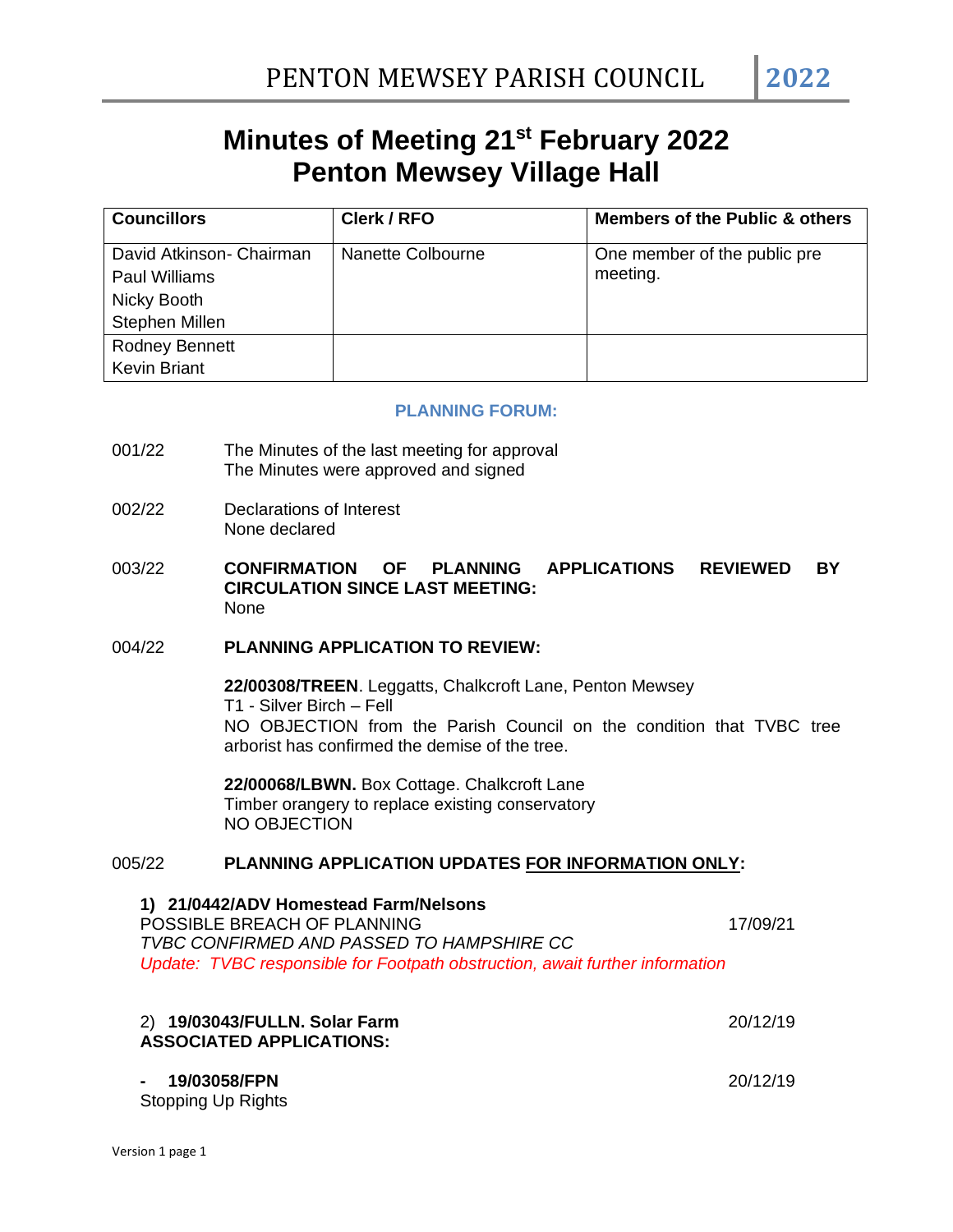# *TVBC STATUS – DECIDED STATUS CLOSED.*

| 21/01264/VARN<br>$\sim$ 100 $\pm$<br>Variation of conditions<br><b>TVBC STATUS - CURRENT</b>                                                          | 28/04/21 |
|-------------------------------------------------------------------------------------------------------------------------------------------------------|----------|
| Update: Section 106 Deed submitted                                                                                                                    | 22/11/21 |
| Update: Additional fencing surrounding substation submitted                                                                                           | 06/01/22 |
| 21/00980/OELN<br>$\blacksquare$<br>Erection of 2 x new towers on the Andover-Amesbury Circuit<br><b>TVBC STATUS - DECIDED</b><br><b>STATUS CLOSED</b> | 29/03/21 |
| 21/01265/FULLN<br>$\sim$                                                                                                                              | 28/04/21 |
| Private access track and substation compound Farm<br><b>TVBC STATUS - CURRENT</b>                                                                     |          |
| Update: Amended Ecology statement submitted                                                                                                           | 14/10/21 |
| Update: Further investigation requested from Ecology                                                                                                  | 23/11/21 |
| Update: No further update, situation the same                                                                                                         | 21/02/22 |
| 21/03016/SCRN<br>-                                                                                                                                    | 13/10/21 |
| Is seeking a Screening Option from LPA to determine if                                                                                                |          |
| 21/00980/ OELN would require Environmental Impact Assessment (EIA)                                                                                    |          |
| Update: EIA Not required                                                                                                                              |          |
| 22/12/21                                                                                                                                              |          |
| STATUS CLOSED.                                                                                                                                        |          |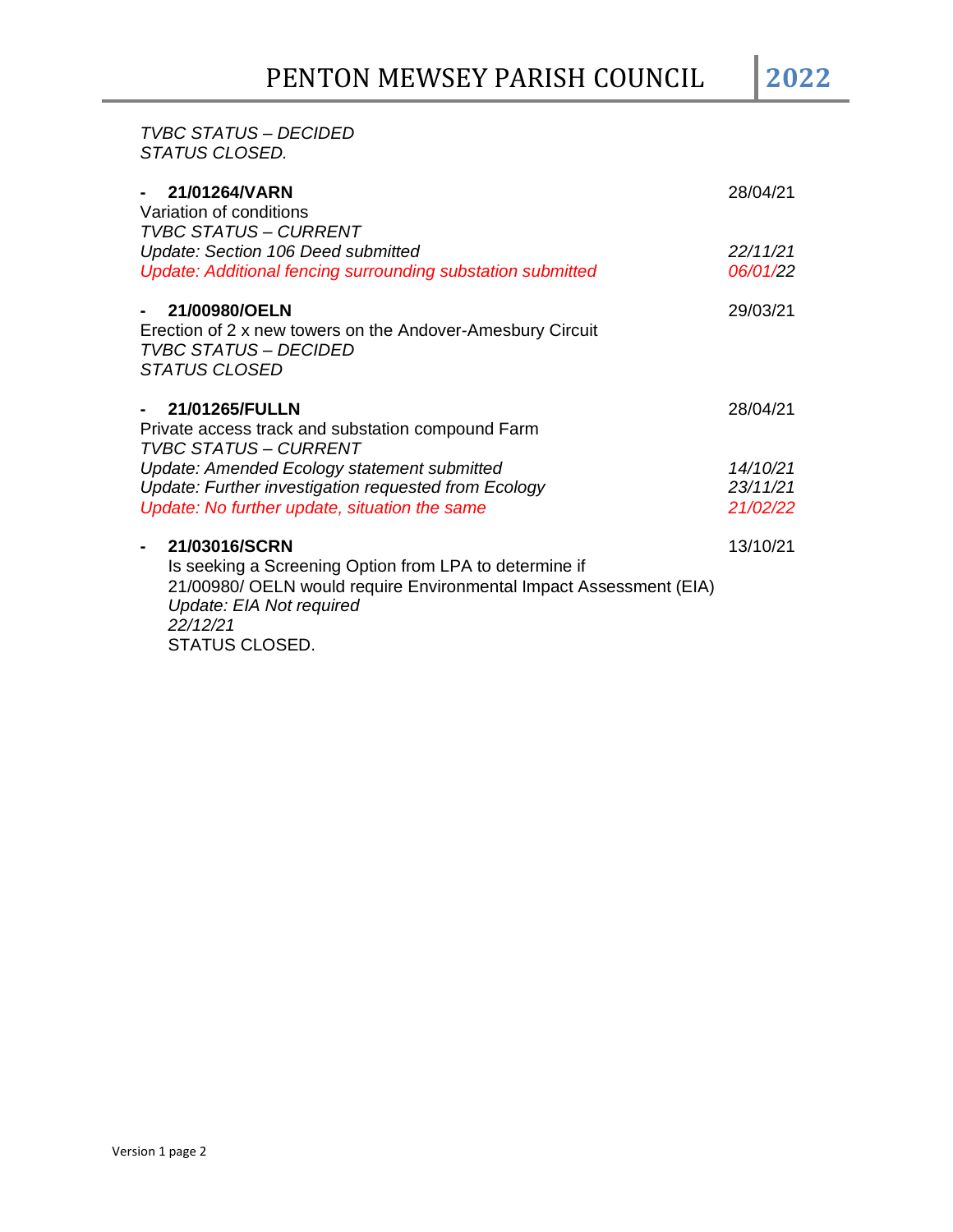# **PARISH COUNCIL MEETING:**

- 009/22 Chairman's Remarks & Requests for Absences. Cllr Bennet and Cllr Donnelley gave their apologies. Cllr Lashbrook gave her apologies post meeting
- 010/22 Minutes of the last meeting for approval The minutes were declared correct and signed
- 011/22 Declarations of Interest. None

# 012/22 **ITEMS REPORTED TO COUNCIL / ACTIONS OPEN / UPDATES:**

Cllr Donnelly gave his absence for the meeting and as such no updates were given.

Action: The Clerk will request an update on all items

### 013/22 **ITEMS FOR DISCUSSION AND/OR CONSIDERATION:**

013/22a Response to email from Transport & Environment Dept HCC regarding speeding issues.

> In response to HCC's letter dated  $11<sup>th</sup>$  November 2021, received by email from Cllr Donnelly  $8<sup>th</sup>$  February 2022. The following comments were made for a draft response

> 1) Firstly, we would like to correct the assumption that the build out placed within the 30 mph was the result of incidents and congestion. Guidance was given by a Senior Project Engineer, TVBC during January 2013 who undertook a detailed investigation including visibility measures prior to the installation of a temporary build which was to stay for a duration of 9 months.

At no time were any official reports of congestion or minor incidents reported to TVBC as a result of forward visibility at the location of the build or any incidents. The build was removed within days due to social media comments identified by a County Councillor and the build was not given any time to prove satisfactory or not but was removed within days.

- 2) We appreciate that there are several factors to take into consideration before any traffic calming measures can be put in place and would bring to the attention of the Council that over the past years many minor incidents have happened resulting in damage to vehicles and private properties facing Foxcotte lane. All due to excessive speed. As the last recommendations were given to us some 9 years ago we do think it necessary to request a re visit with further recommendations for road safety.
- 3) If this cannot be forthcoming, then we understand that there are community funded traffic management measures that may be available to us to take advantage of. We are particularly interested in the siting of bollards aimed at

: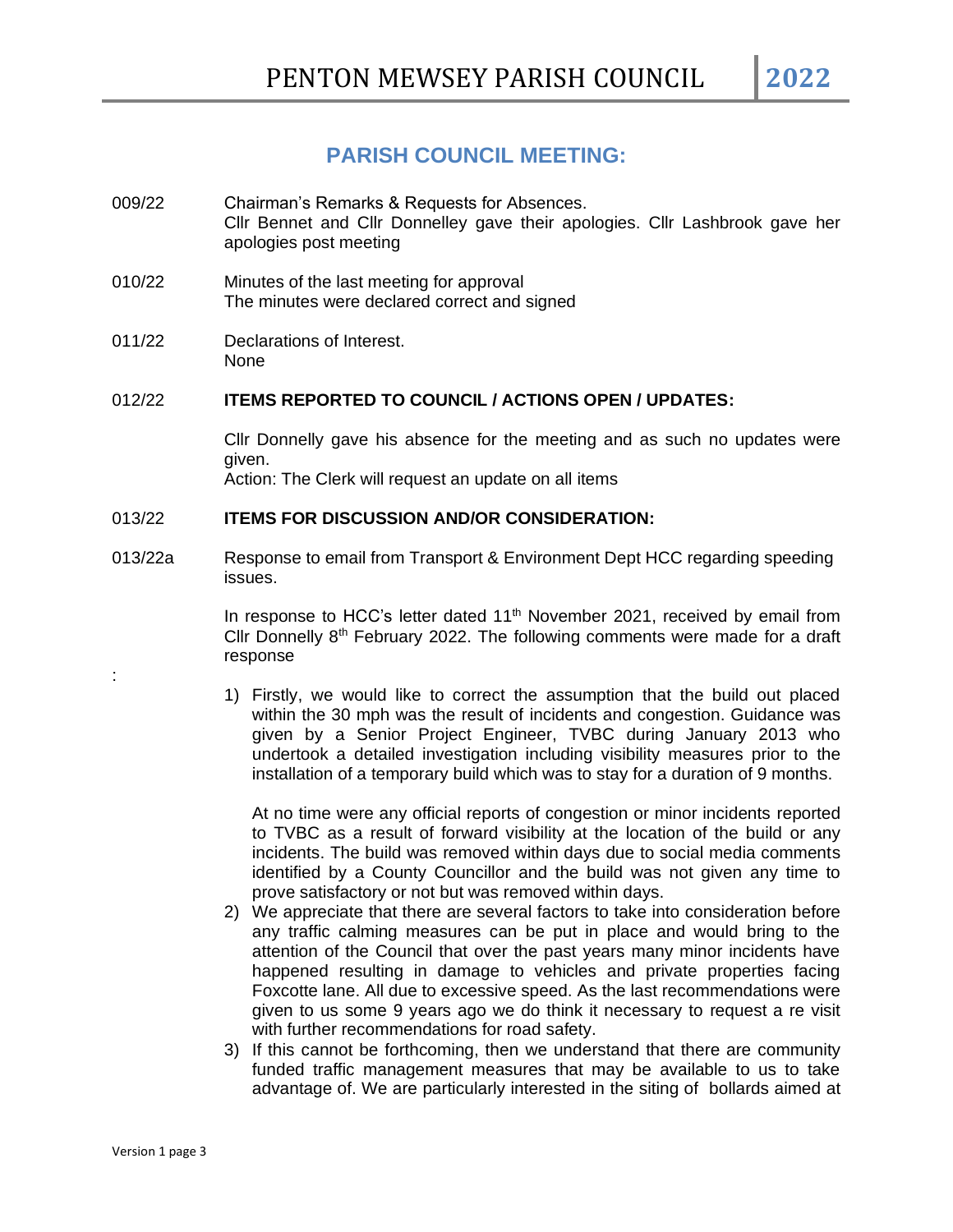preventing overrun and to improve driver awareness as this may well suit the area outside of the entrance to our village hall. Action: PMPC will contact the Safer Roads Team with the view to a visit and further advice.

013/22b Meeting with Head Of Planning TVBC regarding the proposal to draft a letter for the Secretary of State concerning Solar Farm amendments.

> Further to The Chairman and Clerk meeting with the Head of Planning TVBC, confirmation was received  $26<sup>th</sup>$  January 2022 that the solar build does not exceed the 50MW limit. The details are given below:

> *The crux of this is that the development remains a solar farm of 50MW (max). The proposed changes will result in it producing more electricity over the course of a year, but at no point in time will it be producing more than 50MW. This is a planning limitation (if it could produce more than 50MW of power at any time it would be an NSIP) and a grid limitation (our grid connection agreement with SSE limits us to producing no more than 50MW at any time).*

> *The cover letter for the above application notes (re the request for slightly higher panels): "in terms of the benefits of the solar farm's renewable energy generation, this change would allow slightly larger panels to be deployed. This results in an increased output of to c. 54GWh\* annually, powering c. 18,600 homes annually. The Permission is based on a panel configuration which would generation sufficient electricity to power c. 15,845 homes annually" (\*54 gigawatt hours over the course of a year, no to be confused with 50 megawatts, which is the maximum output at any time).*

> *The original scheme would produce c. 45GWh of electricity. The amended*  scheme would produce c. 54GWh of electricity. But they're both 50MW solar *farms.*

> Also discussed at this meeting was concern about the many amendments and alterations being put forward. An action was taken for an in-house review to be conducted with TVBC Major Development Unit to ensure the understanding of the project as it stands regarding the amendments and alterations put forward.

Action: The Clerk will request an update of this final action.

013/22c TVAPC (Test Valley Association of Parish Councils) Statement regarding a proposal for 20mph in villages at the next fiscal year.

> PMPC have submitted the following response to TVAP regarding this statement: 'We believe that the County Councils should establish after consultation a set of guidelines for deciding when and where to introduce 20mph limits.'

013/22d Local Plan 2040 Regulation 18 Stage 1 Public Consultation The Council is preparing the next Local Plan for the Borough and is now seeking comments on its first formal draft of strategic policies and proposals.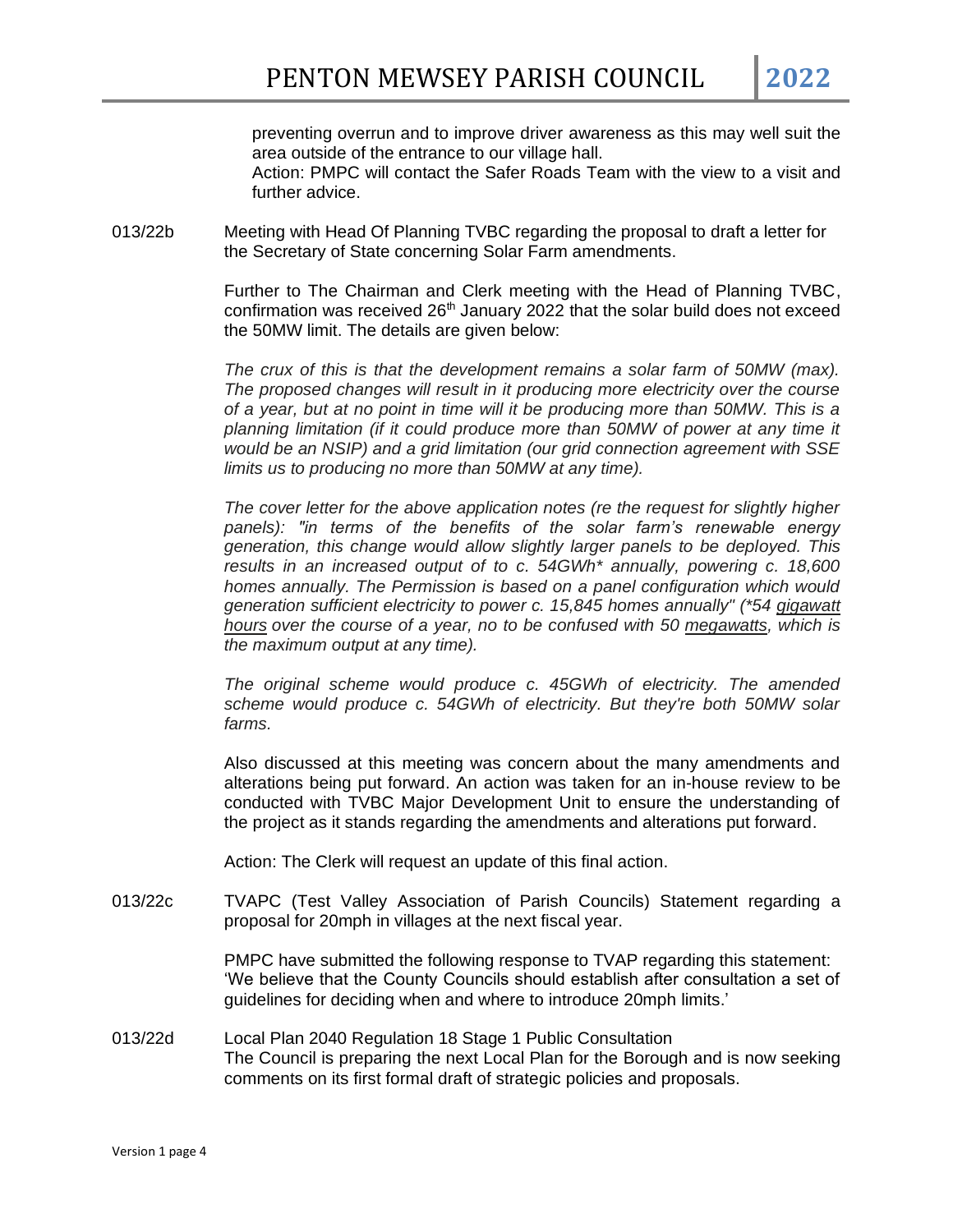The Council will review the document and respond to the Clerk with comments and feedback by  $4<sup>th</sup>$  March to enable a response by the deadline set of the  $8<sup>th</sup>$ March 2022.

013/22e Grass cutting at the recreation ground. Increase of price

The approval was given that PMPC would provide continual support of one quarter of the total cost of the recreation ground mowing ongoing. It is recognised that costs are escalating and to provide a good service will cost considerably more in future.

013/22f Blacksmith Lane Trees update

Right Of Ways have written to the landowner of the field adjoining Blacksmith Lane explaining the need for investigation into the safety of the trees along the whole footpath boundary. We await further details.

013/22g Queens Platinum Jubilee update

A suggestion was put forward that the purchase of a village sign showing The Pentons Emblem and to commemorate the Platinum Jubilee was purchased. The council were in favour of this.

Action: The Clerk will source costs and designs and advise further.

013/22h Village grass verges

An item will be included in the May newsletter drawing residents' attention to the possibility of obstructing the highway if obstacles are inserted in verges to deter vehicle traffic.

Action: Cllr Donnelly will be asked to clarify the legal aspect.

013/22i Items from year end audit: Risk Assessment to Review. Asset Register to review. Additional audit costs

> The Risk Assessment, Asset Register and Audit letter were reviewed and approved.

#### 014/22 **COUNCILLOR REPORTS:**

#### Cllr Booth:

There has been a considerable number of debris on the footpaths around the Parish, following the storms over the weekend. Blacksmith's Lane was blocked by a fallen tree. The other footpaths are passable. The kissing gate at the Chalkcroft Lane end of the Newbury Lane/Chalkcroft Lane footpath has been damaged by a fallen tree and it is very difficult to pass through it (photo attached). This needs attention. There is a fallen tree on the verge of Newbury Hill at the sawmills end but it is not obstructing movement.

Action: The tree at Blacksmith Lane and the damaged kissing gate has been reported by the Clerk.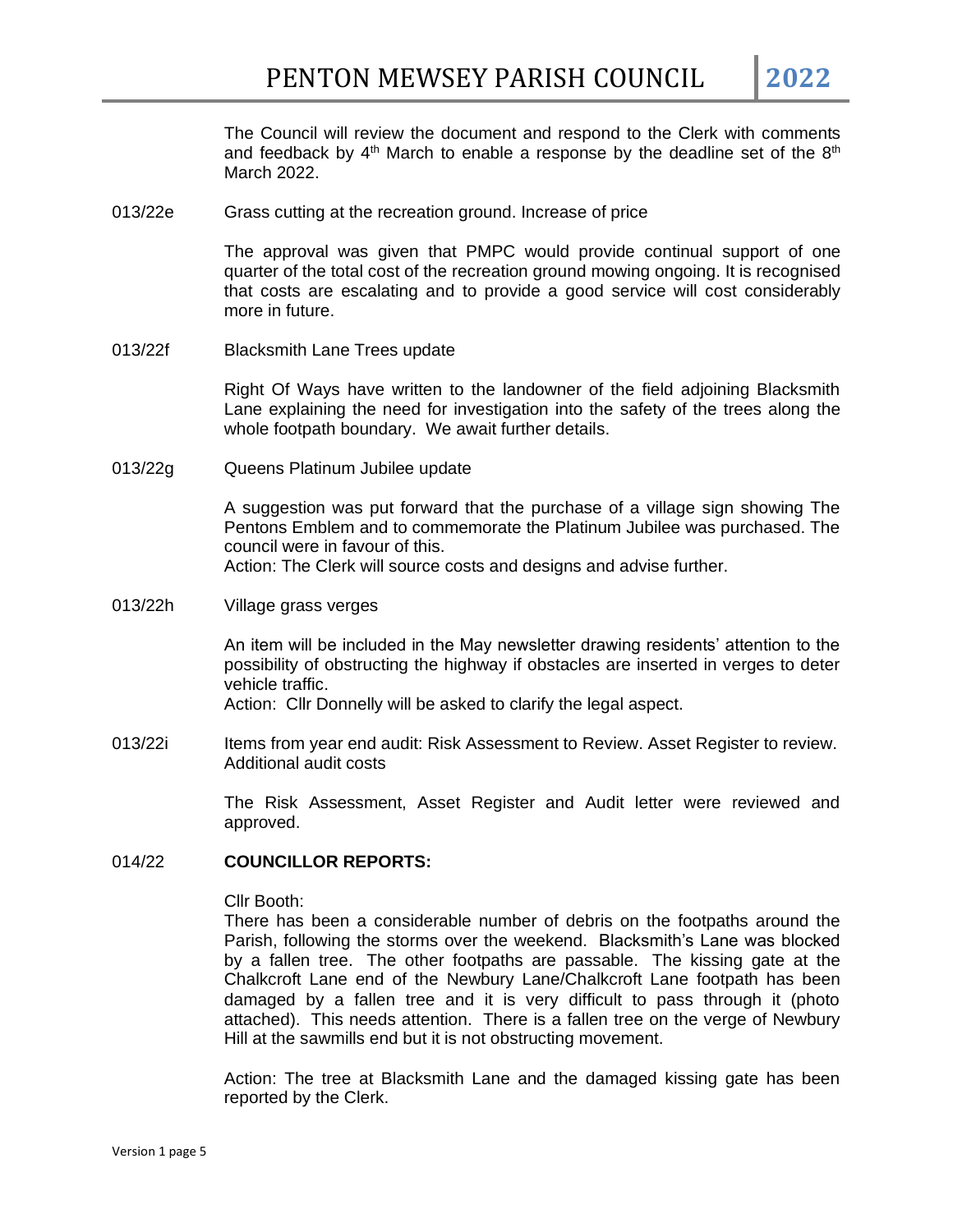#### Cllr Atkinson

Have been told that the back wall of Nelsons / Homestead Farm was blown out in the gales

#### Cllr Millen

Further research has been undertaken into the topic of barriers placed to protect grass verges.

A number of local authorities warn residents about placing obstructions in what might be the highway as those placing them would be responsible for damage and accidents caused as a result. In addition, the items placed may constitute an obstruction of the highway

The status of the verges where piping has been inserted in Penton Mewsey is not always clear. Another alternative would be to ask the County Council for its policy – possibly via Councillor Donnelly. Action: Clerk to request clarification of CC policy

Cllr Williams:

Nothing much to report as despite our best efforts to identify potholes along Foxcotte Lane, no evidence of any action taken by HCC to date.

Cllr Briant:

Speed watch

We started our half hour speed watch session on the Feb  $7<sup>th</sup>$  at 08:30. A total of 30 cars passed with 14 traveling at 33mph+. Unfortunately, due to wet roads and dirty numbers plates some numbers could not be recorded correctly. Another date will be arranged.

A complaint to the UK MD of UPS has been made concerning excessive speeding of a van along Foxcotte Lane.

#### 015/22 **CLERK REPORTS:**

Charlton BMX track. No planning application has yet been submitted for nigh time lighting at the track. The Clerk will request clarification of the work of hedge planting along the dog walk from TVBC who own the land.

An offer of a fruit tree has been made from HCC. PRC have been informed

#### 016/22 **FINANCIALS:**

The Bank Reconciliations were checked and approved by the chairman.

# **PENTON MEWSEY PARISH COUNCIL BANK RECONCILIATION - PRO FORMA**

Name of Parish Council: Penton Mewsey Parish Council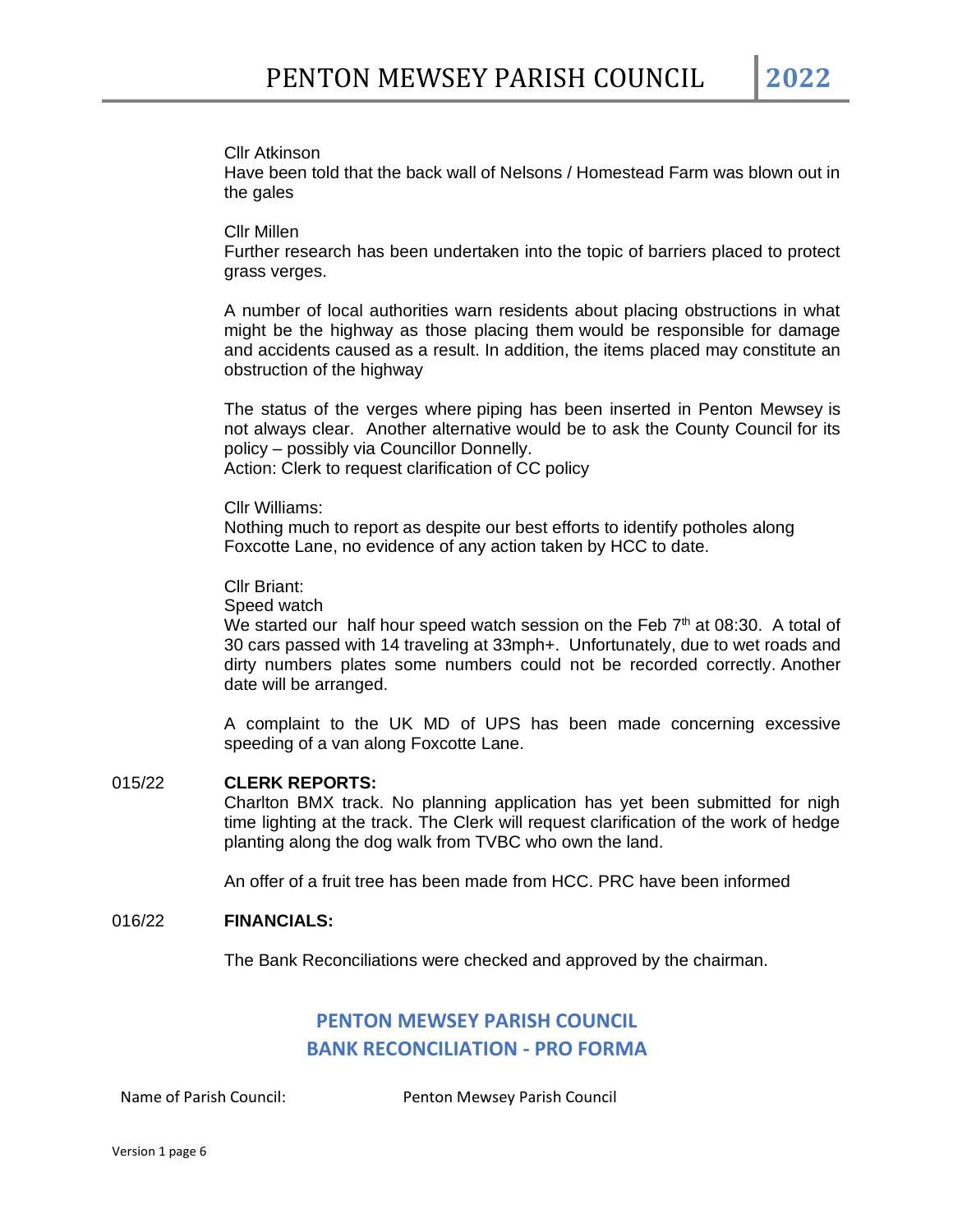| Month ending:<br>Prepared by:                                                                                                    | 5th JANUARY 2022<br><b>Clerk Nanette Colbourne</b> |            |  |
|----------------------------------------------------------------------------------------------------------------------------------|----------------------------------------------------|------------|--|
| Balance per bank statements Current Account@                                                                                     |                                                    | £100.00    |  |
| Less any unpresented cheques:                                                                                                    |                                                    |            |  |
|                                                                                                                                  |                                                    | £0.00      |  |
|                                                                                                                                  |                                                    |            |  |
|                                                                                                                                  |                                                    | £0.00      |  |
| Reserve Account @                                                                                                                |                                                    | £13,445.51 |  |
| No cash is taken within these Parish Accounts.                                                                                   |                                                    |            |  |
| Net Balances @                                                                                                                   | 5th JANUARY 2022                                   | £13,445.51 |  |
| The net balances reconcile to the Cash Book (receipts and payments account) for the year, as follows:                            |                                                    |            |  |
| <b>CASH BOOK:</b>                                                                                                                |                                                    |            |  |
| Opening Balance @                                                                                                                | 3rd April 2021                                     | £8,931.53  |  |
| Add Receipts from                                                                                                                | 5th JANUARY 2022                                   | £13,028.29 |  |
| Less Payments from                                                                                                               | 5th JANUARY 2022                                   | £8,514.31  |  |
| Closing balance per cash book (receipts & Payments) as at statement date above:<br>£13,445.51<br>(must equal net balances above) |                                                    |            |  |
|                                                                                                                                  |                                                    |            |  |
|                                                                                                                                  | <b>PENTON MEWSEY PARISH COUNCIL</b>                |            |  |
| <b>BANK RECONCILIATION - PRO FORMA</b>                                                                                           |                                                    |            |  |
| Name of Parish Council:                                                                                                          | Penton Mewsey Parish Council                       |            |  |

Month ending: The Month ending: The Month ending: The Month of Apple 2022 Prepared by: Clerk Nanette Colbourne

# **Balance per bank statements Current Account@** *E100.00*

Less any unpresented cheques:

£0.00

£0.00